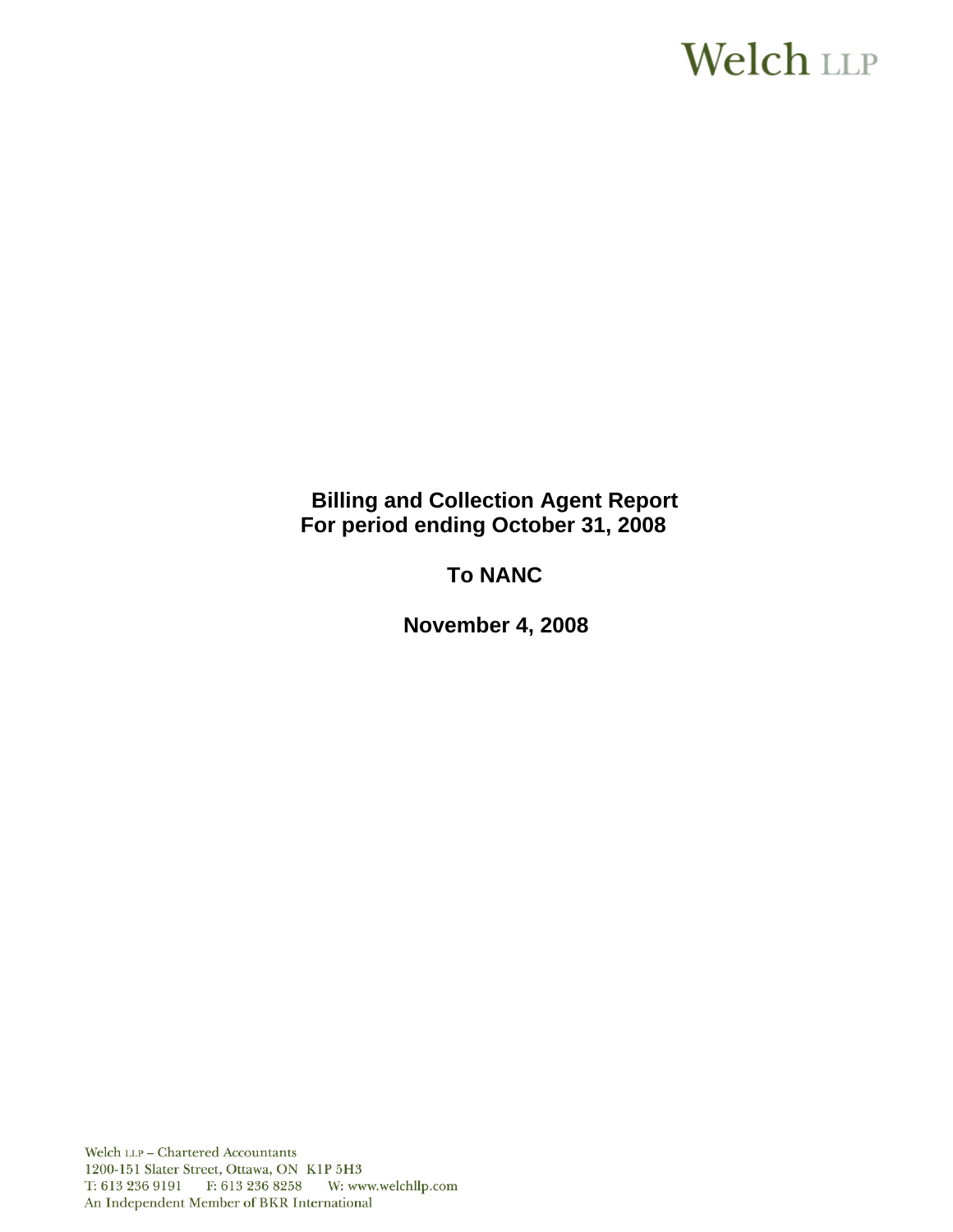## **NANPA FUND STATEMENT OF FINANCIAL POSITION OCTOBER 31, 2008**

| <b>Assets</b><br>Cash Balance in bank account<br>Dreyfus Government Cash Management Fund                                                                                                                                                                | \$<br>74,414<br>4,816,000 |
|---------------------------------------------------------------------------------------------------------------------------------------------------------------------------------------------------------------------------------------------------------|---------------------------|
| Receivable from US Carriers<br>315,690<br>Receivable from Canada<br>5,733<br>Receivable from Caribbean countries<br>1,349<br>Receivables forwarded to FCC for collection (Over 90 days)<br>167,847<br>Allowance for uncollectible accounts<br>(291,000) | 199,619                   |
| Interest receivable                                                                                                                                                                                                                                     | 3,968                     |
| <b>Total assets</b>                                                                                                                                                                                                                                     | 5,094,001                 |
| Accrued liabilities (see below for makeup)<br>Less:                                                                                                                                                                                                     | (872, 535)                |
| <b>Fund balance</b>                                                                                                                                                                                                                                     | \$<br>4,221,466           |
| <b>Makeup of Accrued Liabilities</b> (see following page for additional details)                                                                                                                                                                        |                           |
| <b>Welch LLP</b><br>38,400<br><b>NEUSTAR Pooling 1K Block Pooling Expenses</b><br>397,317<br><b>NEUSTAR Admin Expenses</b><br>391,152                                                                                                                   |                           |

Data Collection Agent - USAC 13,166 Fund audit 32,500  $$ 872,535$ 

**\*\*\*\*\*\*\*\*\*\*\*\*\*\*\*\*\*\*\*\*\*\*\*\*\*\*\*\*\*\*\*\*\*\*\*\*\*\*\*\*\*\*\*\*\*\*\*\*\*\*\*\*\*\*\*\*\*\*\*\*\*\*\*\*\*\*\*\*\*\*\*\*\*\*\*\*\***

## **Other items of note**

During October 2008, the Dreyfus Government Cash Management Fund earned a rate of return of 1.001%.

The fiscal audit by Ernst & Young LLP will be commencing the week of November 24, 2008.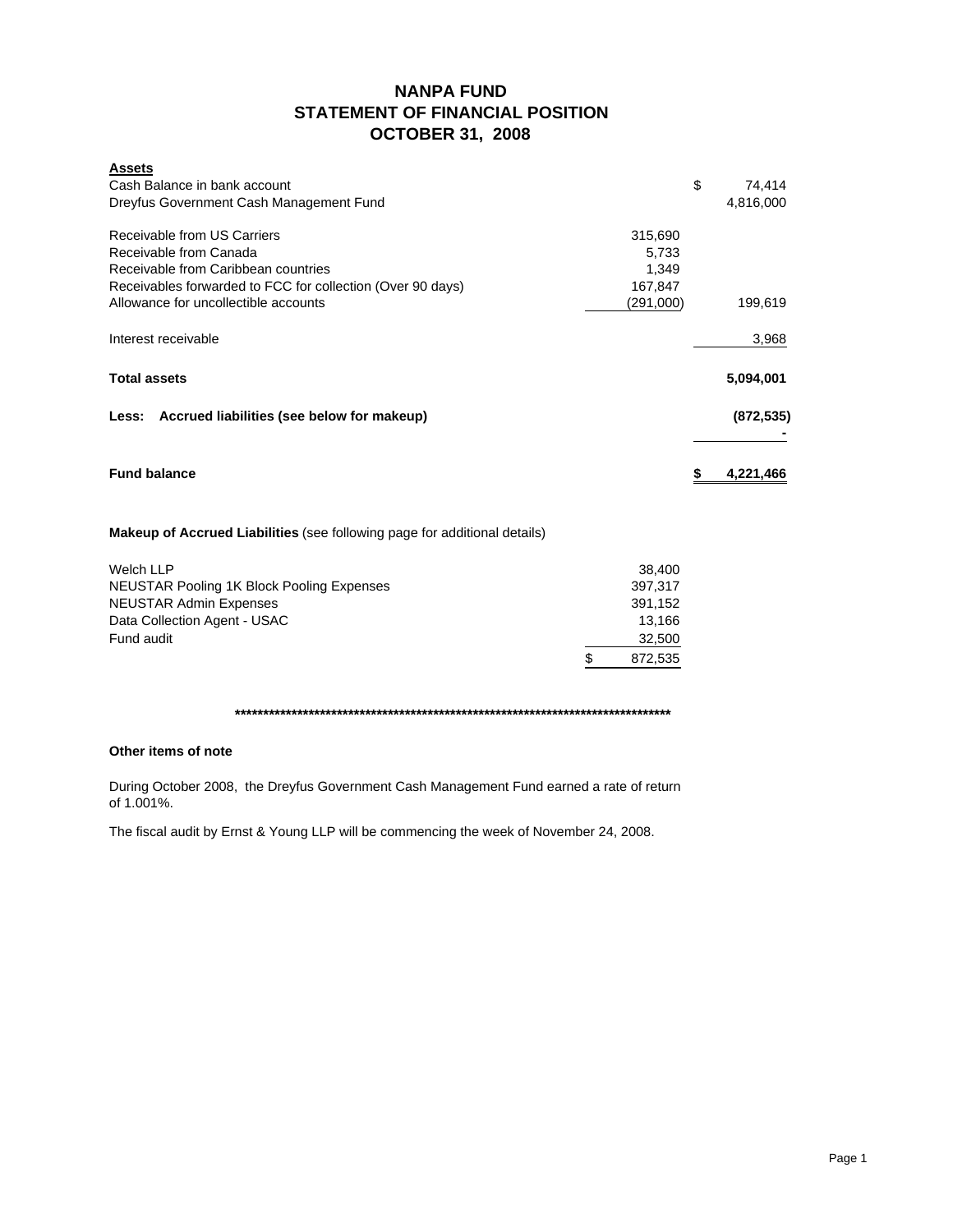#### **NANPA FUND FORECASTED STATEMENT OF CHANGES IN FUND BALANCEJULY 2008 TO OCTOBER 2009**

|                                          |          | Actual              |           | <b>Budgeted</b> |           |           |           |           |           |           |                          | Variance between | <b>Estimated</b> |                                         |               |           |                          |           |
|------------------------------------------|----------|---------------------|-----------|-----------------|-----------|-----------|-----------|-----------|-----------|-----------|--------------------------|------------------|------------------|-----------------------------------------|---------------|-----------|--------------------------|-----------|
|                                          |          | July -<br>September |           |                 |           |           |           |           |           |           |                          |                  |                  | forecasted balance at<br>June 30/08 and |               |           |                          |           |
|                                          |          | 2008                | Oct-08    | Nov-08          | Dec-08    | Jan-09    | Feb-09    | Mar-09    | Apr-09    | May-09    | <b>Jun-09</b>            | Total            | <b>Budget</b>    | budget                                  | <b>Jul-09</b> | Aug-09    | Sep-09                   | Oct-09    |
| Revenue                                  |          |                     |           |                 |           |           |           |           |           |           |                          |                  |                  |                                         |               |           |                          |           |
| <b>International Contributions</b>       |          |                     |           |                 |           |           |           |           |           |           |                          |                  |                  |                                         |               |           |                          |           |
| Canada                                   | (1)      | 22,932              | 5,733     | 5,733           | 5,733     | 5,733     | 5,733     | 5,733     | 5,733     | 5,732     |                          | 68,795           | 68,795           |                                         | 5,733         | 5,733     | 5,733                    | 5,733     |
| Caribbean countries                      | (1)      | 13,589              | $\sim$    | $\sim$          |           | $\sim$    |           | $\sim$    | $\sim$    | $\sim$    |                          | 13,589           | 13,589           |                                         | 13,589        |           | $\sim$                   |           |
| <b>Total International Contributions</b> |          | 36,521              | 5,733     | 5,733           | 5,733     | 5,733     | 5.733     | 5,733     | 5.733     | 5,732     | $\overline{\phantom{a}}$ | 82,384           | 82,384           |                                         | 19,322        | 5.733     | 5,733                    | 5,733     |
| Domestic Contributions - US carriers     | (1)      | 2,612,799           | 168,397   | 178,720         | 178,720   | 178,720   | 178,720   | 178,720   | 178,720   | 178,720   |                          | 4,032,236        | 3,895,083        | 137,153                                 | 2,269,639     | 178,720   | 178,720                  | 178,720   |
| Late filing fees for Form 499A           | (2)      | 4,800)              | 3,100     |                 |           |           |           |           |           |           | 115,000                  | 107,100          | 115,000          | 7,900)                                  |               |           |                          |           |
| Interest income                          | (3)      | 22,674              | 4,132     | 15,000          | 15,000    | 15,000    | 15,000    | 15,000    | 15,000    | 15,000    | 15,000                   | 146,806          | 180,000          | 33,194)                                 | 15,000        | 15,000    | 15,000                   | 15,000    |
| <b>Total revenue</b>                     |          | 2,667,194           | 175,162   | 199,453         | 199,453   | 199,453   | 199,453   | 199,453   | 199,453   | 199,452   | 130,000                  | 4,368,526        | 4,272,467        | 96,059                                  | 2,303,961     | 199,453   | 199,453                  | 199,453   |
| <b>Expenses</b>                          |          |                     |           |                 |           |           |           |           |           |           |                          |                  |                  |                                         |               |           |                          |           |
| <b>NANPA Administration</b>              | (4), (8) | 457,880             | 174,027   | 115,948         | 115,948   | 115,948   | 115,948   | 115,948   | 115,948   | 115,948   | 115,948                  | 1,559,491        | 1,408,661        | 150,830                                 | 121,825       | 121,825   | 121,825                  | 121,825   |
| 1K Block Pooling Administration          | (4), (7) | 591,454             | 189,373   | 189,373         | 189,374   | 189,374   | 189,374   | 189,374   | 189.374   | 189,374   | 189,374                  | 2,295,818        | 2,272,483        | 23,335                                  | 189,373       | 189,373   | 189,373                  | 189,373   |
| DANI                                     | (9)      |                     |           | 8,333           | 8.333     | 8,333     | 8.333     | 8,333     | 8.333     | 8,333     | 8,333                    | 66,664           | 100,000 (        | 33,336)                                 | 8.333         | 8.333     | 8,333                    | 8,333     |
| <b>Billing and Collection</b>            |          |                     |           |                 |           |           |           |           |           |           |                          |                  |                  |                                         |               |           |                          |           |
| Welch LLP                                | (4)      | 59,700              | 19,900    | 19,900          | 19,900    | 19,900    | 19,900    | 19,900    | 19,900    | 19,900    | 19,900                   | 238,800          | 238,800          | <b>Contract</b>                         | 19,900        | 19,900    | 19,900                   | 19,900    |
| Data Collection Agent                    | (5)      | 11,302              | 3,300     | 4,500           | 4,500     | 4,500     | 4,500     | 4,500     | 4,500     | 4,500     | 4,500                    | 50,602           | 54,000           | 3,398                                   | 4,500         | 4,500     | 4,500                    | 4,500     |
| <b>Annual Operations Audit</b>           | (6)      | 2.500               |           |                 |           | $\sim$    | $\sim$    | $\sim$    | $\sim$    |           | 32,500                   | 35,000           | 30,000           | 5.000                                   |               |           | $\overline{\phantom{a}}$ |           |
| Carrier Audits                           | (10)     |                     |           |                 |           |           | 700,000   |           |           |           |                          | 700,000          | 700,000          |                                         |               |           |                          |           |
| Bad debt expense (recovery)              | (11)     | 1.465               | 40        |                 |           |           | $\sim$    |           |           | $\sim$    | $\sim$                   | 1,425            | <b>Card</b>      | 1,425                                   |               |           | $\sim$                   |           |
| <b>Total expenses</b>                    |          | 1,121,37'           | 386.640   | 338,054         | 338,055   | 338,055   | 1,038,055 | 338,055   | 338,055   | 338,055   | 370,555                  | 4,944,950        | 4,803,944        | 141,006                                 | 343,931       | 343,931   | 343,931                  | 343,931   |
| Net revenue (expenses)                   |          | 1,545,823           | 211.478)  | 138,601)        | 138,602)  | 138,602)  | 838,602)  | 138,602)  | 138,602)  | 138,603)  | 240,555)                 | 576,424) (       | $531,477$ ) (    | 44,947)                                 | 1,960,030     | 144.478)  | 144,478)                 | 144,478)  |
| Opening fund balance                     |          | 2,887,121           | 4,432,944 | 4,221,466       | 4,082,865 | 3,944,263 | 3,805,661 | 2,967,059 | 2,828,457 | 2,689,855 | 2,551,252                | 2,887,121        | 2,730,440        | 156,681                                 | 2,310,697     | 4,270,727 | 4,126,249                | 3,981,771 |
| <b>Closing fund balance</b>              |          | 4,432,944           | 4.221.466 | 4.082.865       | 3.944.263 | 3,805,661 | 2,967,059 | 2,828,457 | 2,689,855 | 2,551,252 | 2,310,697                | 2.310.697        | 2,198,963        | 111,734                                 | 4,270,727     | 4,126,249 | 3,981,771                | 3,837,293 |
| Fund balance makeup:                     |          |                     |           |                 |           |           |           |           |           |           |                          |                  |                  |                                         |               |           |                          |           |
| Contingency                              |          | 1.000.000           | 1.000.000 | 1,000,000       | 1.000.000 | 1,000,000 | 1,000,000 | 1,000,000 | 1.000.000 | 1,000,000 | 1,000,000                | 1,000,000        | 1,000,000        |                                         | 1,000,000     | 1.000.000 | 1,000,000                | 1,000,000 |
| Surplus                                  |          | 3,432,944           | 3,221,466 | 3,082,865       | 2,944,263 | 2,805,661 | 1,967,059 | 1,828,457 | 1,689,855 | 1,551,252 | 1,310,697                | 1,310,697        | 1,198,963        |                                         | 3,270,727     | 3,126,249 | 2,981,771                | 2,837,293 |
|                                          |          | 4.432.944           | 4.221.466 | 4.082.865       | 3.944.263 | 3,805,661 | 2.967.059 | 2.828.457 | 2.689.855 | 2.551.252 | 2.310.697                | 2.310.697        | 2.198.963        |                                         | 4.270.727     | 4.126.249 | 3.981.771                | 3.837.293 |

#### **Assumptions:**

(1) The US carrier contributions for the period from July 2008 to June 2009 and the International carrier revenue is based upon actual billings The contributions for July - October 2009 are estimated based on billings for

**(2)** These fees represent the \$100 late filing fee charged to those companies that do not file the Form 499A by the due date.

**(3)** Interest income projections are estimates

**(4)** The expenses for the NANPA Administration, 1K Block Pooling and Welch LLP are based on contracts in force. NANPA Administration contract expired June 2008.

The expense for NANPA Administration for July 2008 - October 2009 is based on the current contract based on the option to extend exercised by the FCC.

**(5)** The expense for the Data Collection Agent is based on estimate of costs by USAC for the 2009 calendar year.

**(6)** The contract for the annual operations audit has been awarded to Ernst & Young. The cost will be \$32,500

(7) The November forecasted amount includes the forecasted monthly billing of \$189,375

**(8)** The November forecasted amount includes the forecasted monthly billing of \$115,948.

(9) Interim p-ANI administration is now covered under the new Pooling contract. \$100,000 has been allowed for the cost of permanent pANI in 2008/09.

(10) The budget allowed \$700,000 for 16 carrier audits. The FCC is revising the procurement procedure and are not conducting any audits until this is in place.

(11) The allowance covers all accounts considered potentially uncollectible at October 31, 2008. This will be covered by the contingency allowance.

| Budgeted fund balance at June 30/09 - contingency                                   | 1.000.000 |
|-------------------------------------------------------------------------------------|-----------|
|                                                                                     |           |
| Unexpended surplus carried forward - as per budget                                  | 1,198,963 |
| Increase in fund balance between budget period (February 2008) and June 2008        | 156.681   |
| Additional billings in July -October 2008                                           | 137,153   |
| Late filing fees (reversal) for Form 499A - 2008                                    | (7,900)   |
| Reduced interest earned to date compared to budget                                  | (33, 194) |
| NANP - change orders                                                                | (82, 457) |
| NANP Admin change order #15 originally included in 2007/08 surplus but not expended | (68, 373) |
| Data Collection fees - Adjustment to actual from budget                             | 3,398     |
| Bad debts (recovery) not budgeted for                                               | 1,425     |
| Annual Operations Audit                                                             | (5,000)   |
| Unexpended budget for carrier audits not performed in 2008/09 budget year           |           |
| Cost of permanent pANI not expended                                                 | 33,336    |
| Pooling change orders                                                               | (23, 335) |
| Forecasted fund balance at June 30/09                                               | 2,310,697 |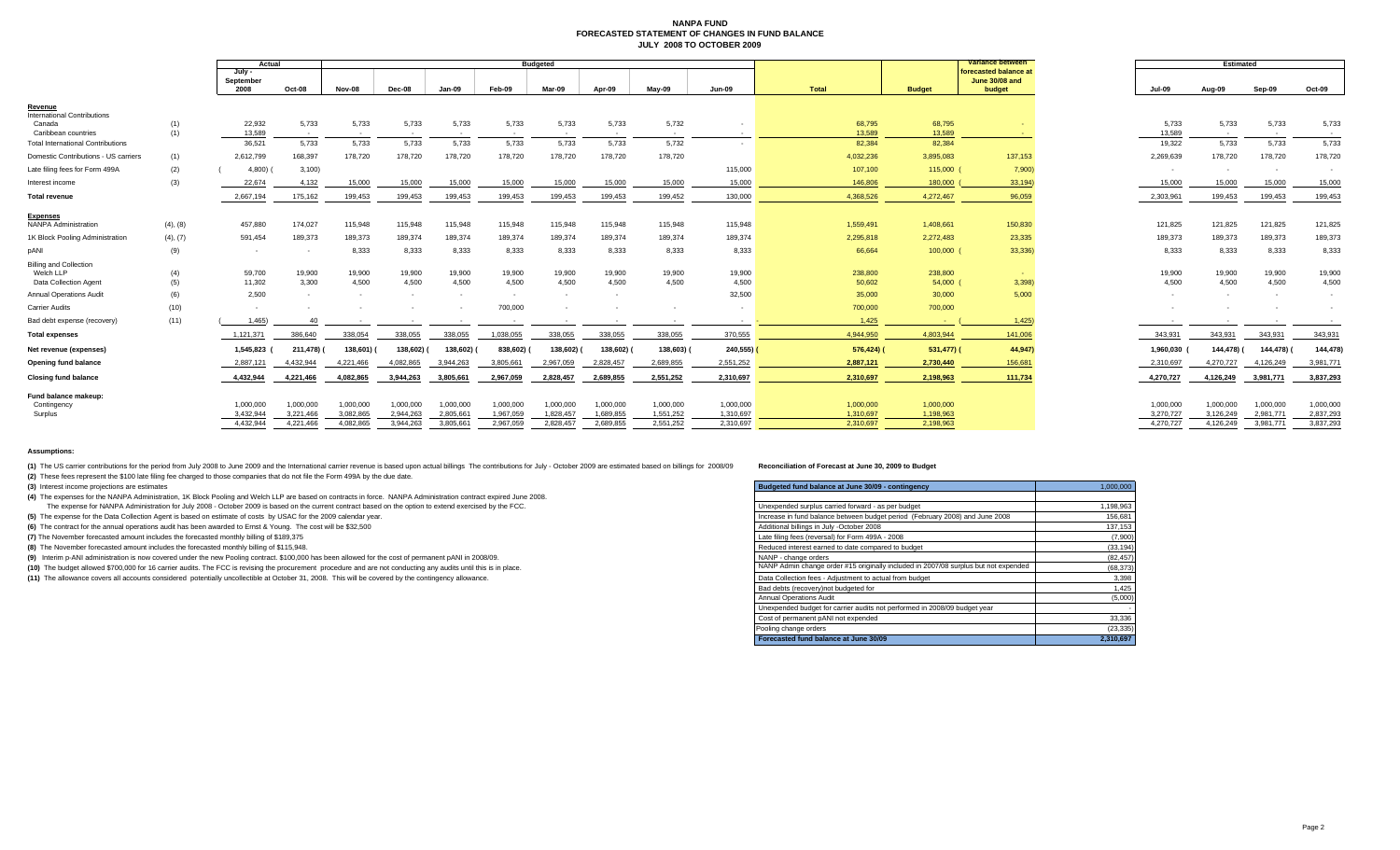### **NANPA FUNDCURRENT AND FORECASTED LIABILITIES**

|                                                                                    |                   | $Oct-08$ | <b>Nov-08</b> | Dec-08  | Jan-09  | <b>Feb-09</b> | <b>Mar-09</b> | Apr-09  | May-09  |
|------------------------------------------------------------------------------------|-------------------|----------|---------------|---------|---------|---------------|---------------|---------|---------|
| <b>NEUSTAR - NANPA Administration contract</b>                                     |                   | 391,152  | 115,948       | 115,948 | 115,948 | 115,948       | 115,948       | 115,948 | 115,948 |
| - Payment authorized by the FCC on Sept 11/08, received by Welch Oct 1/08          |                   |          |               |         |         |               |               |         |         |
| <b>July 2008</b>                                                                   | 119,422           |          |               |         |         |               |               |         |         |
| - Authorization by the FCC has not been received for payment                       |                   |          |               |         |         |               |               |         |         |
| September 2008                                                                     | 111,670           |          |               |         |         |               |               |         |         |
| Contract modification #24                                                          | 92,507            |          |               |         |         |               |               |         |         |
| Change Order #15<br>October 2008                                                   | 68,373<br>118,602 |          |               |         |         |               |               |         |         |
|                                                                                    | 391,152<br>\$.    |          |               |         |         |               |               |         |         |
| <b>NEUSTAR - Block Pooling contract</b>                                            |                   | 397,317  | 189,373       | 189,374 | 189,374 | 189,374       | 189,374       | 189,374 | 189,374 |
| - Payment authorized by the FCC on Sept 11/08, received by Welch Oct 1/08          |                   |          |               |         |         |               |               |         |         |
| Shipping costs under expired contract                                              | 4,765             |          |               |         |         |               |               |         |         |
| August 2008                                                                        | 189,374           |          |               |         |         |               |               |         |         |
| - Authorization by the FCC has not been received for payment                       |                   |          |               |         |         |               |               |         |         |
| September 2008                                                                     | 189,373           |          |               |         |         |               |               |         |         |
| October 2008<br>Change Order #1                                                    | 189,374           |          |               |         |         |               |               |         |         |
|                                                                                    | 18,570<br>397,317 |          |               |         |         |               |               |         |         |
|                                                                                    |                   |          |               |         |         |               |               |         |         |
| Welch LLP - Billing & Collection Agent                                             |                   | 38,400   | 19,900        | 19,900  | 19,900  | 19,900        | 19,900        | 19,900  | 19,900  |
| - Payment authorized by the FCC on September 24/08, received by Welch October 1/08 |                   |          |               |         |         |               |               |         |         |
| August 2008                                                                        | 17,430            |          |               |         |         |               |               |         |         |
| - Authorization by the FCC has not been received for payment                       |                   |          |               |         |         |               |               |         |         |
| September 2008<br>October 2008                                                     | 18,500<br>19,900  |          |               |         |         |               |               |         |         |
|                                                                                    | 38,400            |          |               |         |         |               |               |         |         |
| <b>USAC - Data Collection Agent</b>                                                |                   | 13,166   | 4,500         | 4,500   | 4,500   | 4,500         | 4,500         | 4,500   | 4,500   |
| - Payment authorized by the FCC on Sept 11/08, received by Welch Oct 1/08          |                   |          |               |         |         |               |               |         |         |
| Jul-08                                                                             | 6,102             |          |               |         |         |               |               |         |         |
| - Authorization by the FCC has not been received for payment                       |                   |          |               |         |         |               |               |         |         |
| <b>June 2008</b>                                                                   | 2,136             |          |               |         |         |               |               |         |         |
| August 2008<br>September 2008                                                      | 3,230<br>3,300    |          |               |         |         |               |               |         |         |
| October 2008 (estimate)                                                            | 4,500             |          |               |         |         |               |               |         |         |
|                                                                                    | 13,166            |          |               |         |         |               |               |         |         |
| <b>Carrier audits</b>                                                              |                   |          |               |         |         | 700,000       |               |         |         |
|                                                                                    |                   |          |               |         |         |               |               |         |         |
| Ernst & Young LLP- Annual operations audit                                         |                   | 32,500   |               |         |         |               |               |         |         |
| - Payment authorized by the FCC on September 24/08, received by Welch October 1/08 |                   |          |               |         |         |               |               |         |         |
| Audit fee for fiscal years 2005, 2006 and 2007                                     | 50,000            |          |               |         |         |               |               |         |         |
| - Authorization by the FCC has not been received for payment                       |                   |          |               |         |         |               |               |         |         |
| Audit fee for the 2007/08 audit that will be done in the fall of 2008.             | 32,500            |          |               |         |         |               |               |         |         |
|                                                                                    | 32,500            |          |               |         |         |               |               |         |         |
| <b>NEUSTAR - pANI administration</b>                                               | \$                |          | 8,333         | 8,333   | 8,333   | 8,333         | 8,333         | 8,333   | 8,333   |
|                                                                                    |                   |          |               |         |         |               |               |         |         |
| <b>Total</b>                                                                       |                   | 872.535  | 338,054       | 338,055 | 338,055 | 1,038,055     | 338,055       | 338,055 | 338,055 |